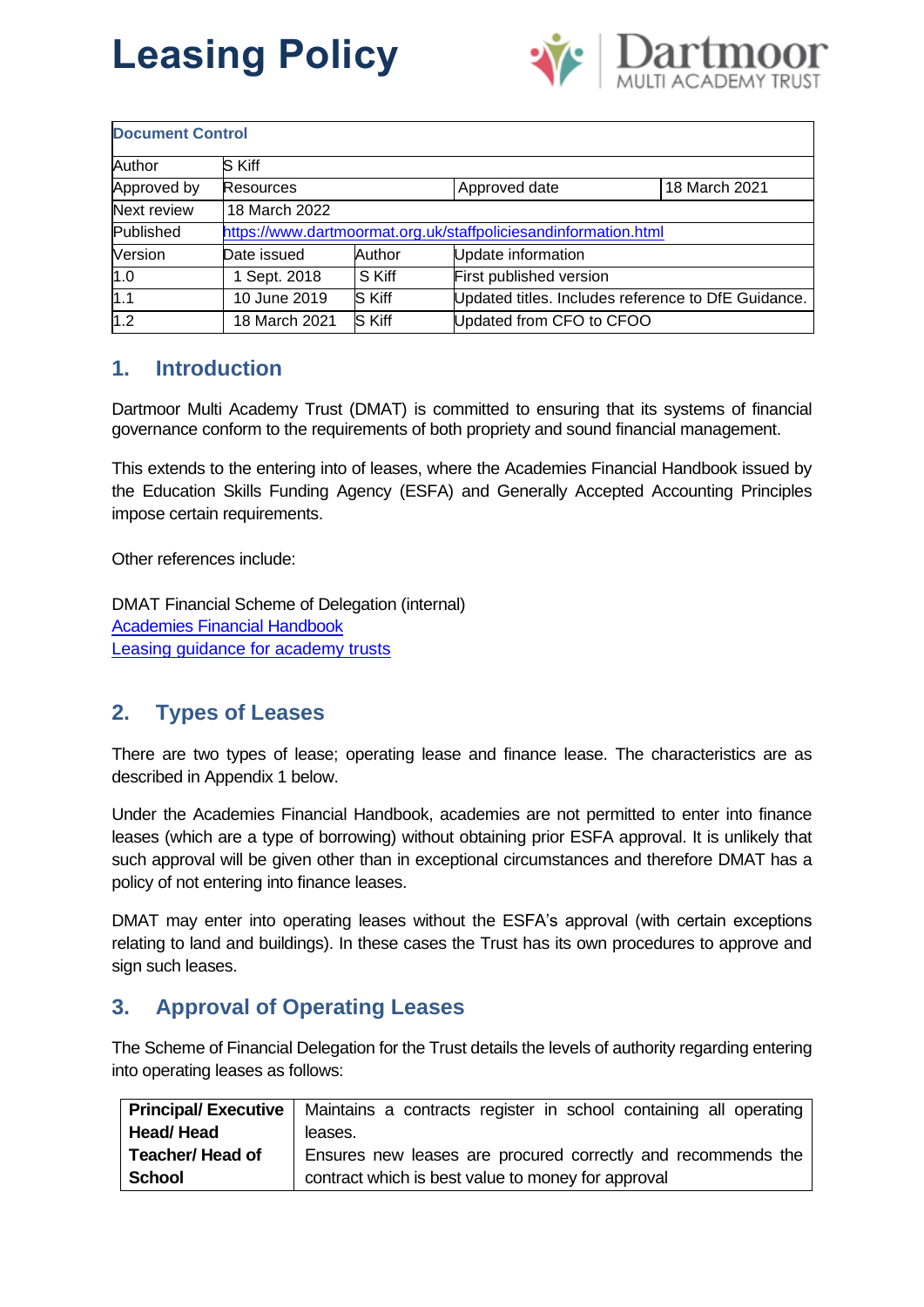

| <b>CEO</b>                | Review and approve all operating leases up to a total value of        |  |
|---------------------------|-----------------------------------------------------------------------|--|
|                           | £10,000.                                                              |  |
| <b>Board of Trustees</b>  | Review approve all operating leases over a total value of £10,000 and |  |
| <b>Chief Finance and</b>  | Sign all operating leases over 1 year irrespective of value.          |  |
| <b>Operations Officer</b> |                                                                       |  |

### **4. Procurement and Value for Money**

Schools must ensure that any lease arrangement maintains the principles of value for money, regularity and propriety. When entering into an operating lease the value of the contract is calculated as the amount of the any payment multiplied by the number of payments that will be made under the lease. Using this value determines the authority level required for the procurement under the Financial Scheme of Delegation. It also determines the number of quotes or tenders that will be required.

If you are unsure as to whether a proposed lease is operating or finance then advice should be taken from the central finance team or ultimately the Chief Finance and Operations Officer of the Trust before proceeding.

When signing any lease the Chief Finance and Operations Officer will consider the following:

- Whether the lease is operating or finance
- All terms and conditions of the contract are understood
- Whether the equipment is new or refurbished
- The expected life of the equipment and whether the lease is for longer than this
- The costs and any potential for costs to increase
- Cost of early settlement
- Ensuring that no previous leases are "rolled up" into the new lease.
- The cost of the equipment is filled in and is reasonable compared to outright purchase.

### **5. Land and Buildings**

The Trust must obtain ESFA consent before entering into the following leasing transactions:

- Taking up a leasehold or tenancy agreement on land or buildings from another party for a term of seven or more years
- Granting a leasehold interest, including a tenancy agreement, of any duration on land and buildings to another party

Should a school be thinking about entering into such agreements then advice should be sought from the Chief Financial Officer in advance who will obtain the necessary permissions.

The Scheme of Financial Delegation for the Trust details the levels of authority regarding granting of a lease or licence over 1 year as follows:

| Principal/Executive       | Recommend that a lease or licence should be entered into. |
|---------------------------|-----------------------------------------------------------|
| <b>Head/Head Teacher/</b> |                                                           |
| <b>Head of School</b>     |                                                           |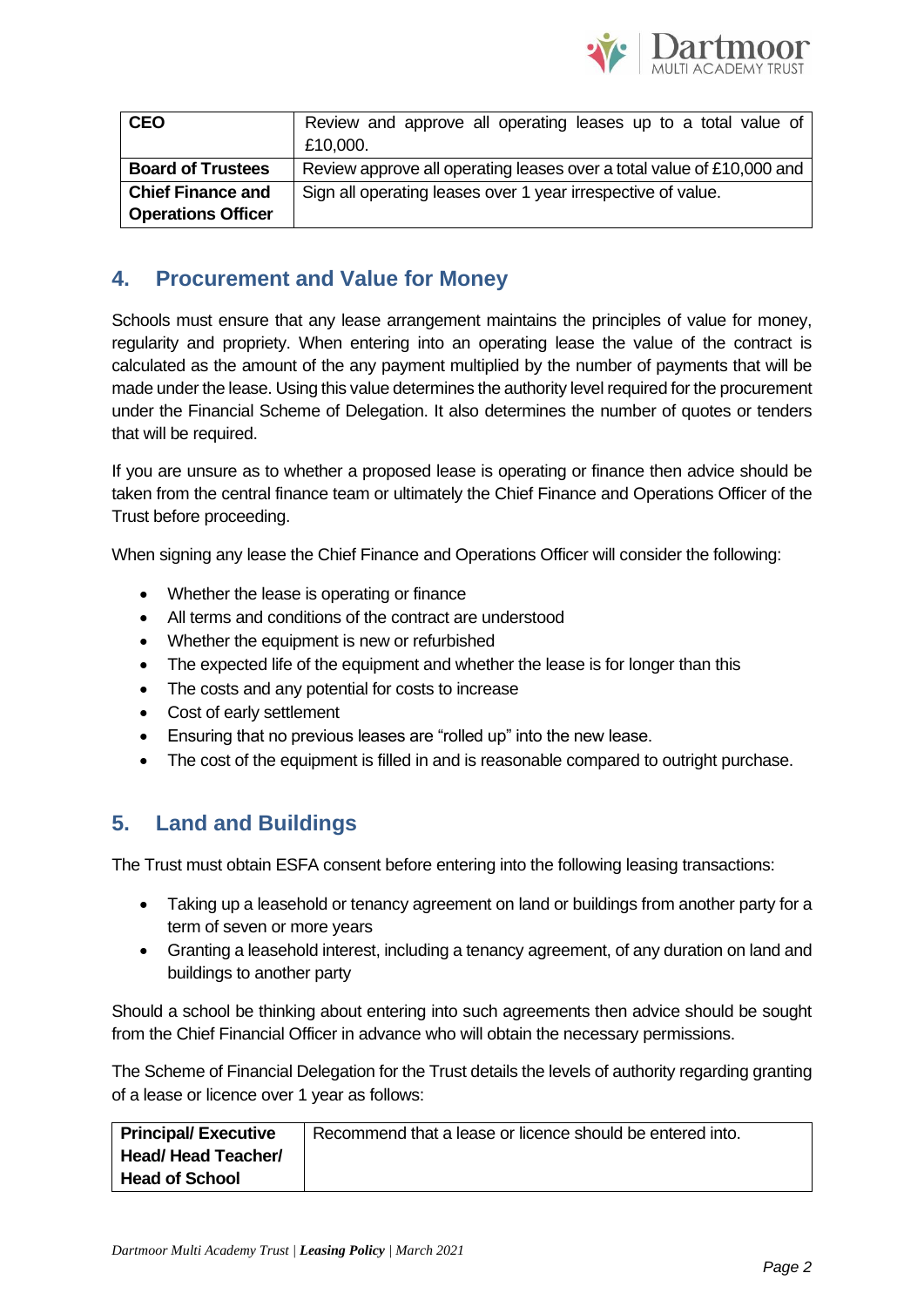

| <b>Local Governing</b>    | Review the recommendation of the Principal/Executive Head/Head |  |  |
|---------------------------|----------------------------------------------------------------|--|--|
| <b>Body</b>               | Teacher/ Head of School. Where supported, recommend to         |  |  |
|                           | Accounting Officer that the lease should be entered into.      |  |  |
| <b>Chief Finance and</b>  | Review recommendation from Local Governing Body<br>and         |  |  |
| <b>Operations Officer</b> | recommend course of action to Accounting Officer or Board of   |  |  |
|                           | Trustees, depending on value.                                  |  |  |
| <b>Accounting Officer</b> | Review and approve all leases up to a total value of £10,000.  |  |  |
| <b>Board of Trustees</b>  | Review and approve all leases over a total value of £10,000    |  |  |

### **6. Financial Disclosure**

The financial disclosure of leases in the Financial Statements of the Trust is the responsibility of the Chief Finance and Operations Officer and central finance team, relying on the register of all leases kept in school by the Principal/ Executive Head/ Head Teacher/ Head of School.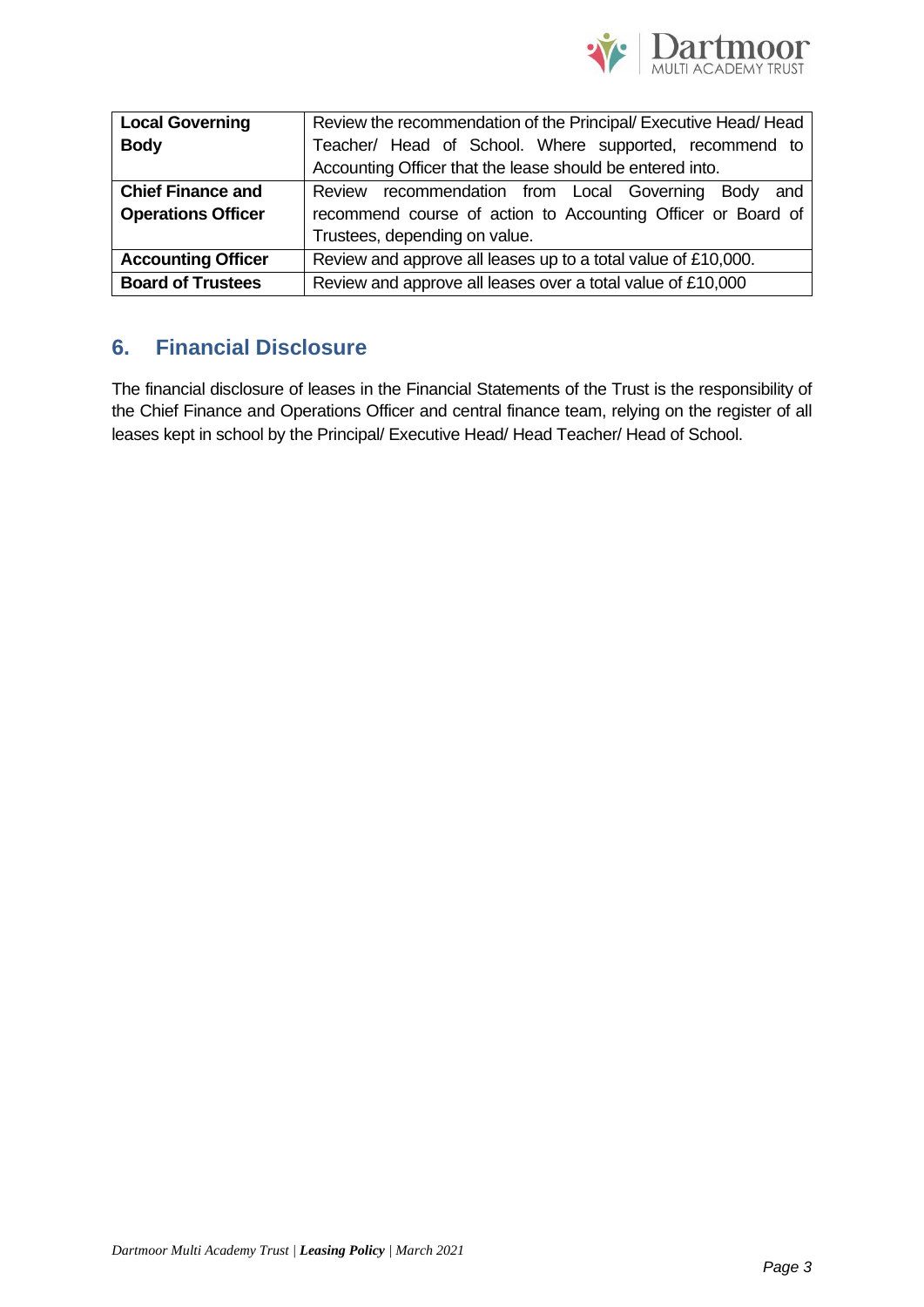

## **7. Appendix 1 (Identification of Operating Lease or Finance Lease)**

The following explanation of the difference between an operating lease and a finance lease is provided by the Institute of School Business Leaders (ISBL)

#### **Operating Lease:**

An Operating Lease requires the school to pay only a proportion of the capital value of the equipment and over a shorter agreement term, classed usually as the equipment's 'useful economic life.'

With an operating lease you will only finance a percentage of the total cost of the equipment over the term of the lease, as the provider of the finance must retain a proportion of the original cost, known as the Residual Value.

The length of the agreement should not exceed the expected 'useful economic life' of the equipment (equipment such as MFDs and photocopiers typically have a useful life of 3-4 years). If you are offered longer, consider the expected whole life of the asset and lease for a term which represents a proportion of this

At the end of the agreed lease term, the school can choose to either return the equipment or continue with the rental agreement but be mindful of the point above on "useful life" of equipment. The ownership of the asset should remain with the leasing company. There should be no option for the school to gain ownership of the asset at any time.

The leasing company might retain responsibility for maintenance

Payments are shown on the profit and loss account and not the balance sheet due to the nature of the payments

#### **Finance Lease:**

The finance company or lessor is the legal owner of the asset yet will permit the school to have use of that asset during the lease, paid for via a series of rentals or instalments over an agreed term.

A finance lease is a form of borrowing, where 100% of the capital plus interest is repaid during the primary term

The school has the option to keep the asset by either paying the last rental or in some cases, paying a nominal fee or a significantly reduced purchase price.

Under a finance lease, the school repays rentals over the term of the lease but the rentals are not discounted. During the lease term the total rentals will normally cover the value of the asset

#### **Questions to ask about finance and operating leases**

If you are not sure about the type of lease being offered, it is worth asking the following questions using the tables below in order to find out more. Questions to ask to ascertain whether the lease is operating or finance

| Question | <b>Answer</b> | Answer |
|----------|---------------|--------|
|          |               |        |